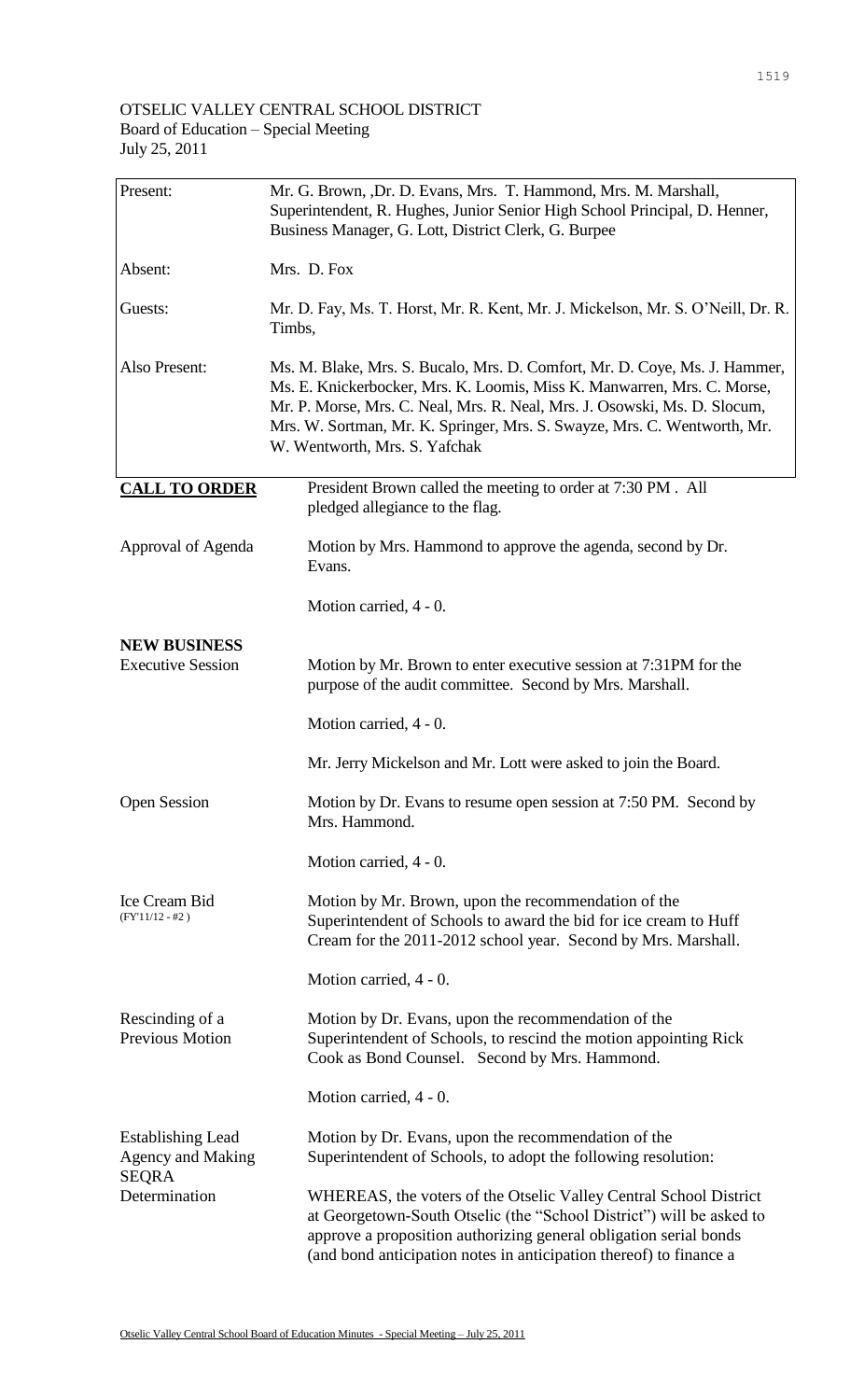capital construction project consisting of addition to, construction and reconstruction and equipping of school buildings and facilities, site and related improvements, including, without limitation, improvements at the Junior-Senior High School Building and modification and conversion of the former Elementary School Building into a new Bus Maintenance Facility; and

WHEREAS, the Board of Education of the Otselic Valley Central School District at Georgetown-South Otselic is principally responsible for undertaking, funding and approving such project and its anticipated impact is primarily of local significance; and

WHEREAS, to aid the Board of Education in determining whether such project and financing and other actions of the School District in connection therewith (the "action") may have a significant effect on the environment, the Board has caused to be prepared an environmental assessment form ("EAF"), a copy of which is attached hereto; and

WHEREAS, the Board of Education has duly reviewed the EAF and related documents with respect to the proposed action and duly considered the impacts which may be expected to result from the proposed action with the criteria (copy attached) set forth in the State Environmental Quality Review Act and the applicable regulations promulgated thereunder ("SEQRA");

NOW THEREFORE, BE IT RESOLVED BY THE BOARD OF EDUCATION OF THE OTSELIC VALLEY CENTRAL SCHOOL DISTRICT AT GEORGETOWN-SOUTH OTSELIC, NEW YORK as follows:

- 1. The Board of Education of the Otselic Valley Central School District at Georgetown-South Otselic hereby declares itself, and is hereby designated as, Lead Agency for the proposed action and therefore responsible for determining whether an environmental impact statement is required in connection therewith and otherwise complying with the procedural and substantive requirements of SEQRA.
- 2. Based upon the review by the Board of Education of the proposed project, and using the information available including a duly completed full environmental assessment form, the Board hereby finds that a portion of the proposed action constitutes a "type I action" as such quoted term is defined in SEQRA in that a portion of the project is contiguous to a site listed on the Register of National Landmarks, and, due to the size of the building construction, the balance of the action is an "unlisted action" under SEQRA. A listing of such type I actions is attached hereto. The Board has notified all other involved agencies in accordance with the requirements of SEQRA so as to establish the Board's lead agency status prior to undertaking coordinated review of the action and making a determination of significance in accordance with SEQRA.
	- 3. Based upon the review by the Board of Education of the EAF and other necessary criteria, the Board hereby finds and determines that (a) the action will result in no significant impacts and, therefore, such action is not one which "may include the potential for at least one significant adverse environmental impact," (b) "there will be no significant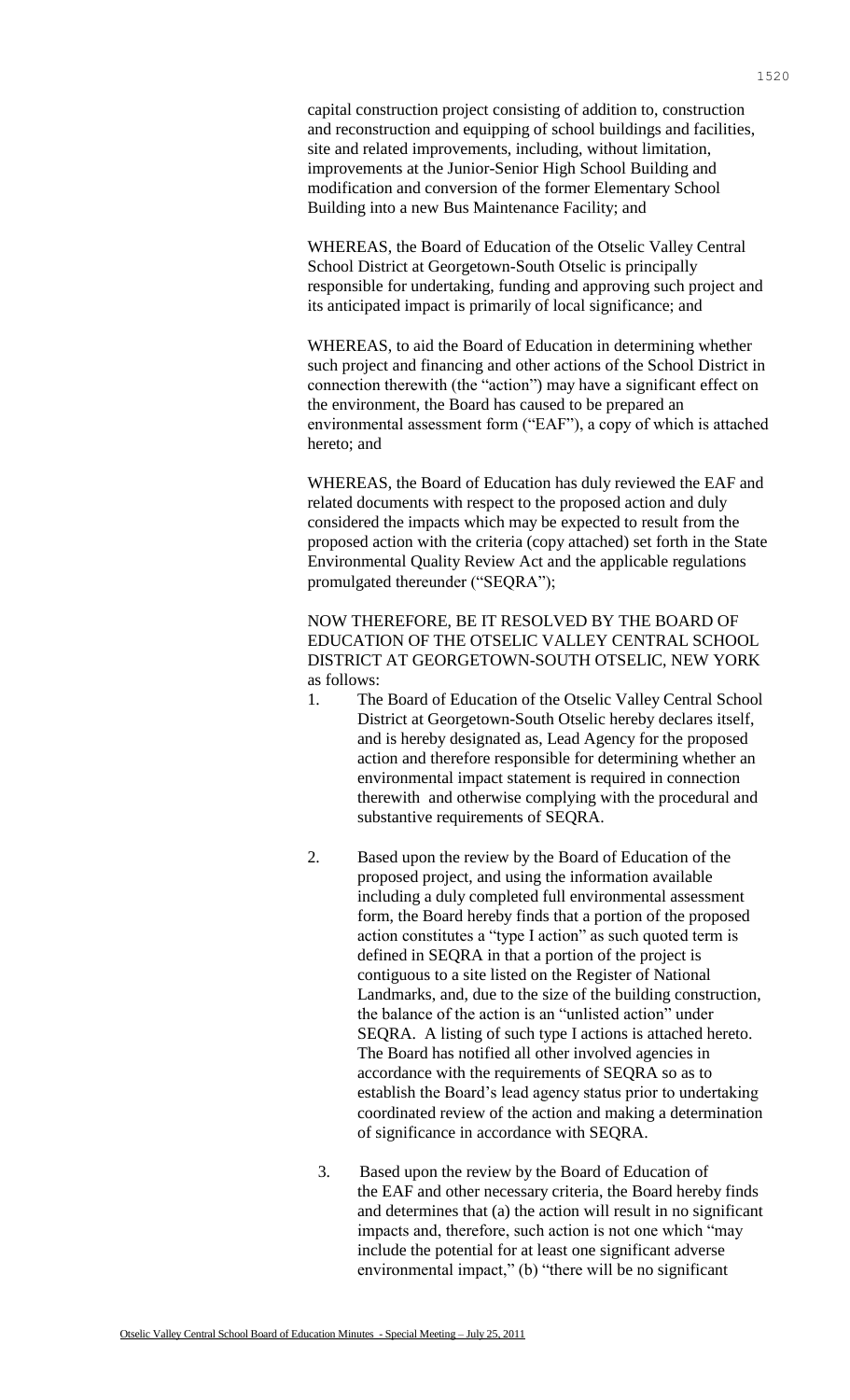adverse environmental impacts," and (c) no "environmental impact statement" need be prepared, as such quoted terms are defined in SEQRA. Reasons supporting this determination are set forth in the Notice of Determination of Non-Significance attached hereto and hereby made a part of this resolution for the purposes of SEQRA. This determination constitutes a negative declaration for purposes of SEQRA and it has been prepared in accordance with Article 8 of the Environmental Conservation Law. 4. A copy of this resolution shall be placed on file in the Office of the District Clerk where the same shall be available for public inspection during business hours and such notice of negative declaration shall be filed in such offices, posted in such places and published in such manner as shall be necessary to conform to the requirements of SEQRA. This resolution shall take effect immediately. Second by Mrs. Marshall. Motion carried, 4 - 0. Facilities Planning Presentation (FY'11/12 - # 3) (FY'11/12 - # 4) At this time, Finance Analyst, Dr. Rick Timbs addressed the Board. He reviewed the finance aspects of a proposed capital improvement project for the District. Architects Mr. Robert Kent and Mr. Dan Fay presented proposed site plans and room layouts. Mr. Scott O'Neill, Construction Manager, explained the process once a project is approved by the voters. It is a 3 ½ to 4 year process. Capital Improvement Project Motion by Dr. Evans, upon the recommendation of the Superintendent of Schools to adopt the following resolution: Resolved that the board of education of the Otselic Valley Central School district at Georgetown-South Otselic is hereby authorized to undertake certain capital improvements consisting of addition to, and construction and reconstruction of, existing school buildings and facilities, site and athletic field improvements and the acquisition of certain original furnishings, equipment, and apparatus and other incidental improvements required in connection therewith for such construction and school use, all at an estimated maximum aggregate cost of \$17,000,000; and to appropriate and expend from the existing building capital reserve fund \$1,510,000 for such costs, and that the balance of such cost, or so much thereof as may be necessary, shall be raised by the levy of a tax to be collected in annual installments, with such tax to be offset by state aid available therefor; and, in anticipation of such tax, debt obligations of the school district as may be necessary not to exceed \$15,490,000 shall be issued. Second by Mrs. Hammond.

Motion carried, 4 - 0.